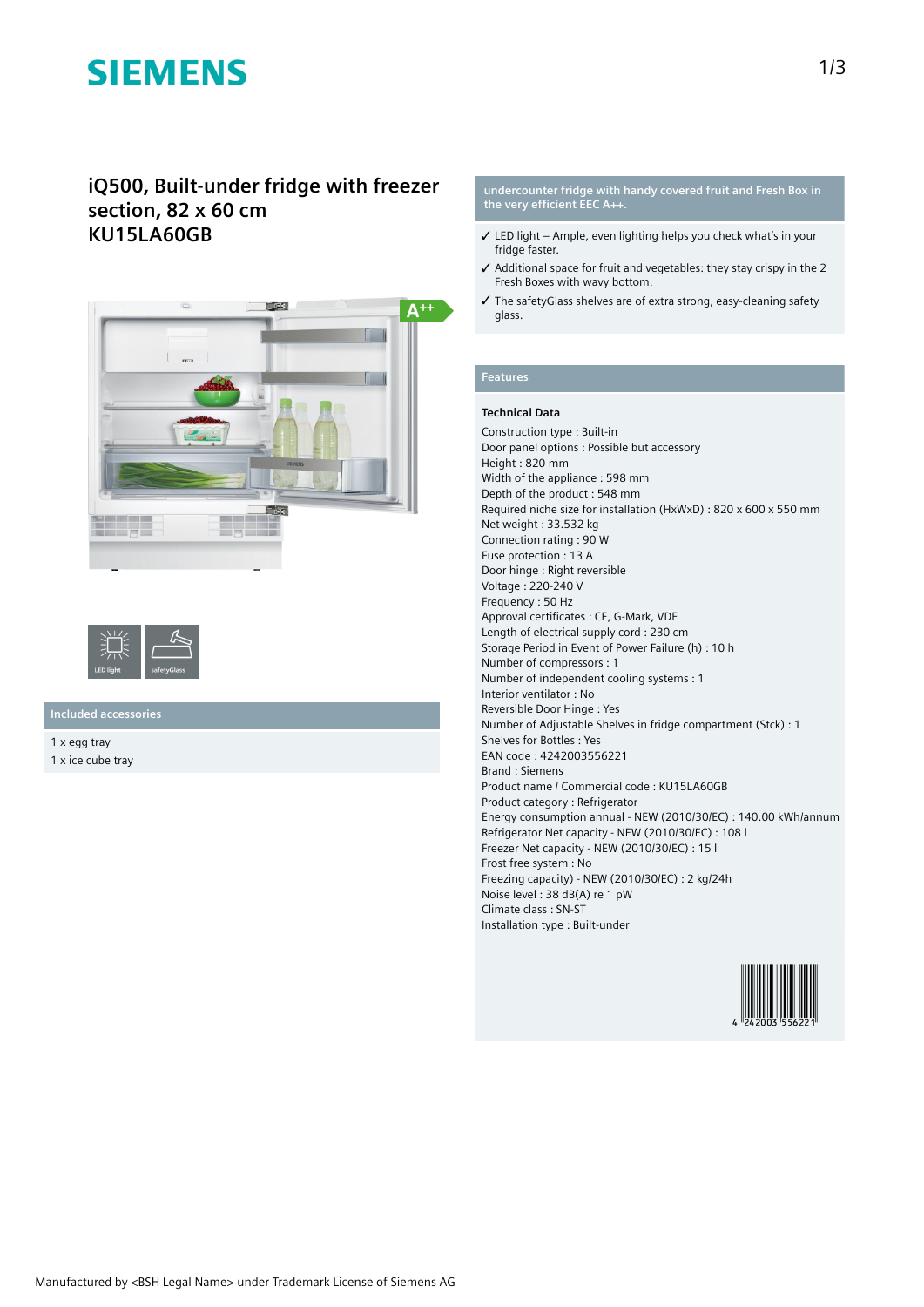# **SIEMENS**

# **iQ500, Built-under fridge with freezer section, 82 x 60 cm KU15LA60GB**

## **Features**

#### **Performance and Consumption**

- Energy Efficiency Class: A++
- Energy Efficiency Class: A++ kWh/yr: 0.381 kWh
- Total net capacity: 123 l litres
- Net fridge capacity: 108 litres
- Noise level dB(A) re 1 pW: 38

#### **Design features**

- Right hinged door, door reversible
- Fixed hinge
- Temperature control dial
- Bright interior LED fridge light
- ●
- Removable magnetic door seals easy to clean
- 1 compressor/1 cooling circuit

### **Food freshness system**

● 2 vegetable/salad containers

## ●

### **Key features - Fridge section**

- 2 removable safety glass shelves
- 1 removable door storage compartments.
- Automatic defrost in fridge section

#### **Dimension and installation**

- Ventilation in plinth, the plinth size can be varied
- Climate class SN-ST (suitable for ambient temperatures between 10
- to 38°C)
- Connection value 90 W
- Dimensions: 82 cm H x 59.8 cm W x 54.8 cm D
- Niche Dimensions: 82 cm H x 60 cm W x 55 cm D